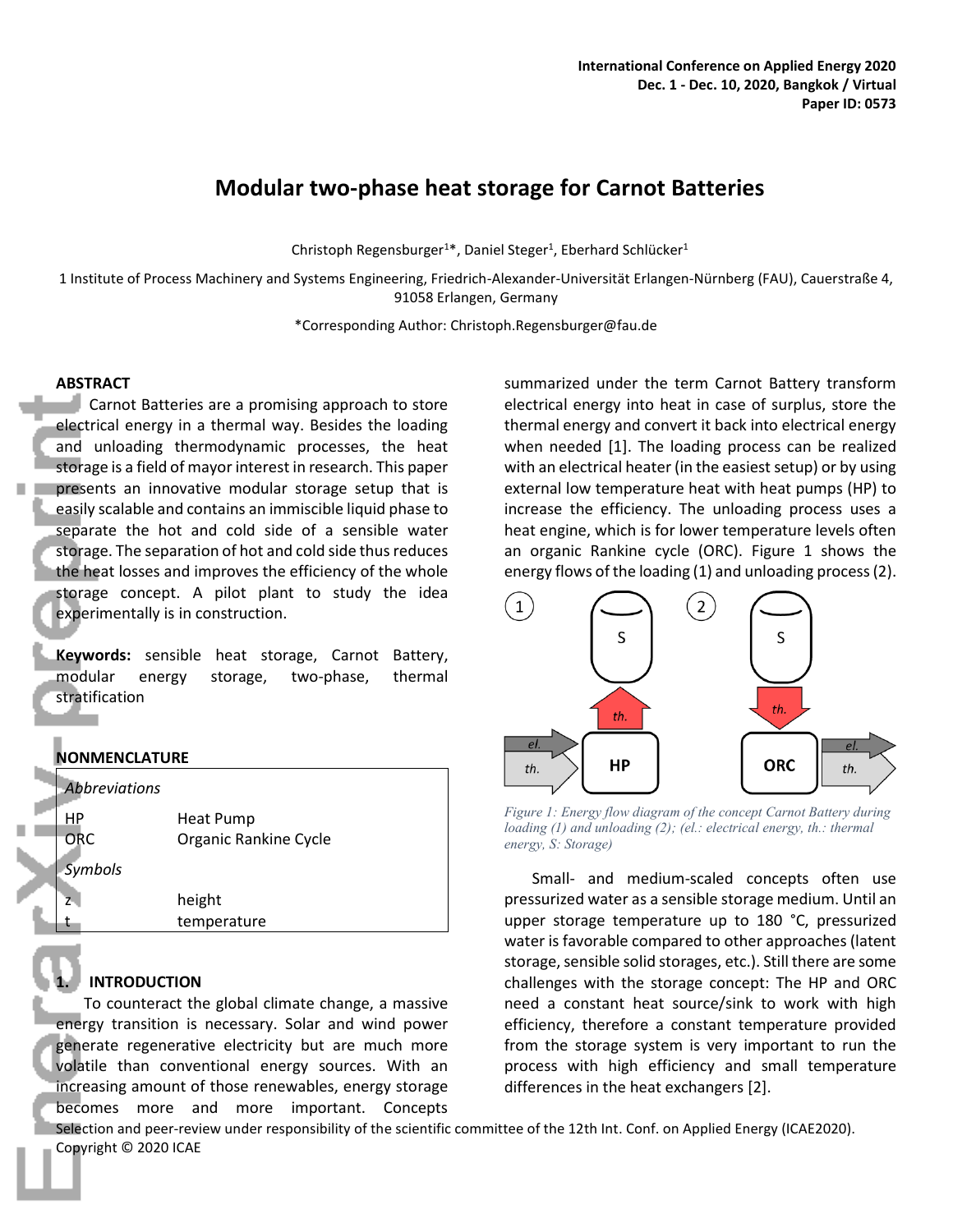# **2. HEAT STORAGE OF CARNOT BATTERIES**

#### *2.1 Motivation and discussion of sensible heat storage*

Sensible heat is the most common form to store heat for short time periods. This is due to several reasons. Media used for sensible heat storage are often inexpensive, like water. A second advantage sensible heat provides is, that usually the same medium can be used to store and transfer the heat, minimizing temperature gradients and therefore maximizing the process efficiency, while keeping the process simple.

# *2.2 Heat loss mechanics in sensible heat storage*

The loss mechanisms in heat storage are the energy loss towards the environment (1) and the exergy loss due to internal mixing of the hot and cold storage medium (2) symbolized in Figure 2.



*Figure 2: Loss mechanisms and thermocline in sensible heat storage*

Since the energy, loss to the environment can be counteracted by insulation, the main challenge in sensible heat storage is usually the thermocline in the heat storage. The thermocline describes the temperature gradient in the storage tank, that expresses itself by mixing of hot and cold storage medium. The mixing is driven by natural convection and thermal conduction. A second mechanic to induce mixing is the inflow during the charging and discharging process, resulting in a forced convection on the boundary layer of hot and cold storage medium. The result is the stratification of the medium, that should be minimized as presented by *H. O. Njoku et. al*. [3].

# *2.3 Basic storage concepts for sensible heat*

The most prominent versions of sensible heat storage are the one-tank and the two-tank storage system. For the one-tank storage, the same vessel is used

to store the cold and hot fluid. The advantage of this system is its low investment and simplicity, while its major disadvantage is the potentially significant thermocline due to mixing effects during the charging and discharging process or at partially charged state. The two-storage system strives to avoid this by separating the hot and cold fluid in separate vessels. This leads to a two storage system in which two mediums interact. In theoretical concepts, the second phase, not used for storage, is often ignored. Nevertheless, this phase bears significant challenges. In case of a gaseous second phase the effect of a thermocline or a significant heat loss towards the second phase fluid can be avoided. If the solubility of the gas phase in the fluid is significant, the effect on the system pressure and the heat transfer in the heat exchanger can be compromised. Especially the change of solubility of the gas phase in the storage medium can influence the performance of the heat exchanger, as observed by *Steinke & Kandlikar* [4]. In case of an unfortunate geometrical orientation of the heat exchanger, this gas accumulates and partially insulates the heat transfer surface.

# **3. INTRODUCTION OF THE 2-PHASE CONCEPT**

While there are several interesting concepts to optimize sensible heat storages, in the following only the concept of the 2-phase fluid sensible heat storage is presented as a new concept. The main idea is to approach the theoretical performance of a two-storage system while avoiding the disadvantages of a gas phase and minimizing the added costs though modularization.

The idea originates from the desire to provide a concept that is easily scalable while providing an optimized storage output temperature and minimizing exergy losses. The concept is shown for five storage tanks, but this number is scalable.

# *3.1 Essential fluid properties enabling the concept*

The concept is based on the inherent differences of the storage medium water and the adversary fluid, in this case oil. The first major difference is the higher density of water. Up to a temperature of around 150°C, the density of water is higher than common biological oils at 20°C [5]. The density of natural oil can vary due to its composition.

The second major difference of water and oil is the polarity. While water is a polar fluid due to its molar structure, common oil is non-polar. Therefore, the fluids do not usually mix in significant quantity. These two main properties provide the foundation of the 2-phase fluid storage concept.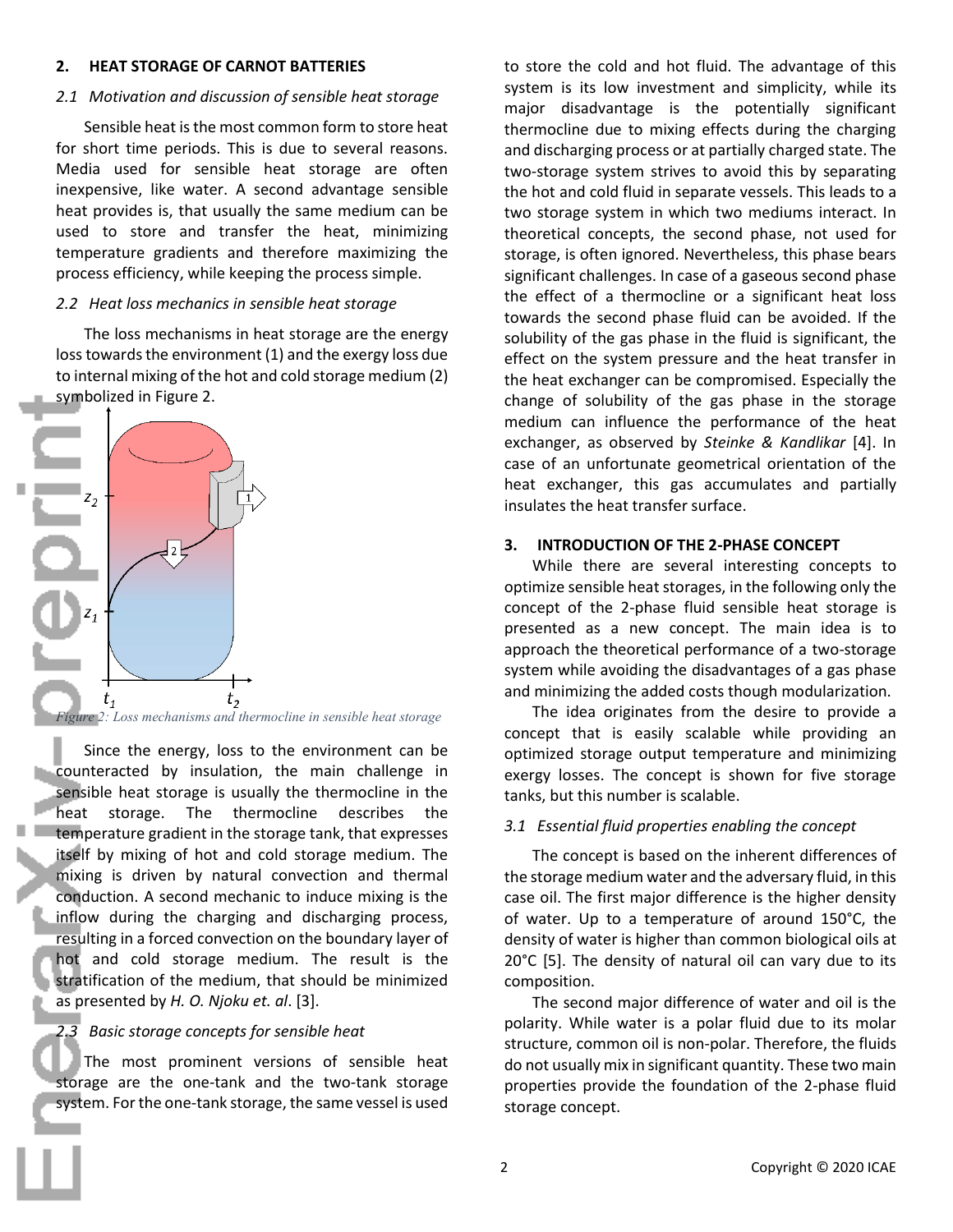#### *3.2 Analyzing the storage process*

Figure 3 shows the scheme of the 2-phase storage process. For each step of the charging process five storage tanks are displayed. The color represents the temperature of the storage medium. The state of the taps is displayed by the dot in the middle. A filled dot shows a closed tap an unfilled dot symbolized an open tap.



*Figure 3: Loading the heat storage*

This process presents the charging of the system. In the beginning, oil fills the second most right storage, while the other storage units are filled with cold water. During the loading process, the cold water of one storage is pulled towards the heat exchanger heating the water. The hot water flows back into the oil filled storage unit. The oil phase is pushed into the cold water storage tank. The hot and cold water flows through the bottom tank connection, while the oil flows through the upper storage connections.

As the loading process commences the oil phase moves from one tank to the next. This mechanism prevents the direct contact of hot and cold water avoiding the expression of a mixing zone, respectively a thermocline. This provides an optimized output of cold, temperature constant, fluid towards the HP-ORC.

**EXECUTE:** At the end of the charging process all storage units are filled with hot water and the oil phase resides in the last tank. Due to sudden changes in the electrical grid the storage process can easily be stopped mid charging. Of course, it is desired to achieve a clear separation by

completely filling one storage unit, thereby avoiding exergy losses due to heat conduction. This already relates to the oil temperature discussed at a later stage of this paper.

The discharge process is not presented separately, since it simply reverses the flow direction of the fluid, subsequently cooling one storage unit after the other until the whole system has reached the lower storage temperature.

The only pump in the system should be located on the cold side of the heat exchange on low ground, to avoid cavitation and has only contact with water. Basic expansion tanks should be installed to stabilize the system pressure. These units are available for municipal heating. The same pump can be used for the charging and discharging process by intelligent valve placement. These are not shown in the scheme to keep it clearly arranged.

# **4. DISCUSSION OF THE CONCEPT**

To illustrate the benefits of the concept, the advantages and disadvantages of the system are outlined below.

#### *4.1 Discussion of the oil phase*

As commonly known, small drops of mineral oil can poison water and environment [6]. Therefore, biological alternatives should be used to avoid the production of huge amounts of poisonous waste water. Moreover, experimental data, by *J.-F. Hoffmann et. al.* [7], shows that biological oils are viable for long-term use as heat storage media.

It makes sense to heat the oil phase to minimize the heat losses while charging a storage tank. While this concept looks promising regarding the minimization of heat conduction it also has a problem with keeping the temperature of the oil constant. The oil can be heated the same way as the water simply by transferring heat from the HP-ORC to the oil and using the oil part of the system as storage, but a second heat exchanger in a different dimension is necessary to provide the same amount of heat to HP-ORC process during charging and discharging.

The economic version of the oil phase heating might be a small electrical heating keeping the oil phase at the upper storage temperature. This heating compensates the losses to the environment and the conduction losses to cold water at the boundary layer.

The simple solution is to not heat the oil phase at all. This comes with the drawback of inducing turbulence in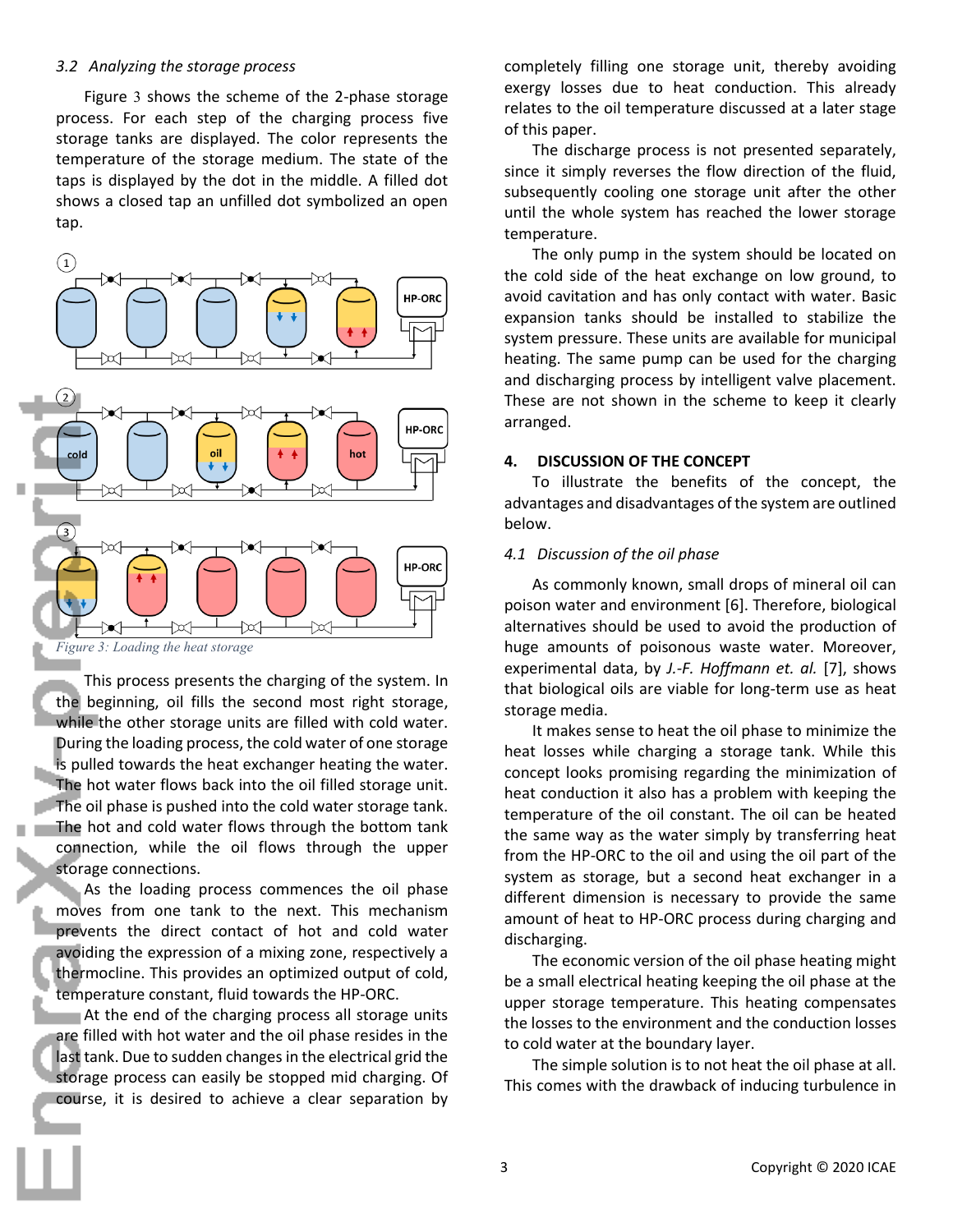the two-phases since the cold oil phase is located above the hot water. That results in the loss of exergy.

As an additional benefit, the heating of the oil phase enables higher storage temperatures by reducing the density.

*4.2 Discussion of heat exchange between the twophases*

As postulated above it seems necessary to heat the oil phase to the upper storage temperature to avoid the cooling of the hot water phase. This results in a temperature difference on the boundary to the cold water in the corresponding storage tank. This is the preferred configuration considering the density stratification correlates with the thermal stratification. Since the two phases do not mix only thermal conduction is expected. This results in an increase of the temperature at the top part of the cold water phase and a decrease in temperature at the bottom of the oil phase. Since the thermal conductivity of oil is about 4,5-times smaller than that of water the effect should significantly decrease compared to a hot water to cold water boundary [5]. The turbulence should be minimized at the boundary layer to avoid heat transfer improvements [8].

# *4.3 Discussion of the modularity of the system*

As already discussed the modularity of the storage volume, discretely stored in several tanks, provides a huge advantage, if the system is only partially loaded. The exergy losses, due to tank internal mixing effects, that can occur in huge one-tank storage systems, only separates by stratification, are avoided.

Furthermore, there is no down time during scheduled inspections. The storage capacity can be scaled according to the local conditions and easily expanded if necessary.

In a practical application an interesting idea is to use standardized storage modules for transport. These modules have a second live application in this storage system. They all have a standard size, the one thing that cannot be changed after the first storage tanks are erected, due to the fixed oil volume. These storage units in 20 ft size have a volume of 26  $m<sup>3</sup>$  and are produced in large quantities.

# *4.4 Compensation of the heat expansion*

Once the system is in stable conditions nothing has to be changed, the heat expansion should be compensated on the water side of the system. For the oil, no compensation is necessary.

# *4.5 Outlook*

Currently a storage system consisting of two 4  $m<sup>3</sup>$ storage tanks and a HP-ORC process capable of converting 100 kW of heat is getting installed in the facilities of the Energy Campus in Nuremberg.

To integrate the concept of the two-phase storage system in the HP-ORC and heat storage system currently in construction in the labs of the EnCN, is desired. This will generate comparable results to determine the exergetic improvement of the system in comparison to a one-tank system.

The storage concept is viable for other fluid combinations, which share a similar counter set of properties.

# **ACKNOWLEDGEMENT**

The authors would like to offer their special thanks to the Bayerische Staatsregierung for financing the project within the Energie Campus Nürnberg (EnCN).

# **REFERENCE**

[1] Olivier Dumont, Guido Francesco Frate, Aditya Pillai, Steven Lecompte, Michel De paepe, Vincent Lemort, Carnot battery technology: A state-of-the-art review, Journal of Energy Storage, Volume 32, 2020, 101756, ISSN 2352-152X,

https://doi.org/10.1016/j.est.2020.101756.

[2] Steger, D., Regensburger, C., Eppinger, B., Will, S., Karl, J., & Schlücker, E. (2020). Design aspects of a reversible heat pump - Organic rankine cycle pilot plant for energy storage. Energy, 208. https://doi.org/10.1016/j.energy.2020.118216

[3] Njoku, H. O., Ekechukwu, O. V., & Onyegegbu, S. O. (2014). Analysis of stratified thermal storage systems: An overview. Heat and Mass Transfer/Waerme- Und Stoffuebertragung. Springer Verlag. https://doi.org/10.1007/s00231-014-1302-8

[4] Steinke, M. E., & Kandlikar, S. G. (2004). Control and effect of dissolved air in water during flow boiling in microchannels. International Journal of Heat and Mass Transfer, 47(8–9), 1925–1935. https://doi.org/10.1016/j.ijheatmasstransfer.2003.09.0 31

[5] Lemmon, E.W., Bell, I.H., Huber, M.L., McLinden, M.O. NIST Standard Reference Database 23: Reference Fluid Thermodynamic and Transport Properties-REFPROP, Version 10.0, National Institute of Standards and Technology, Standard Reference Data Program, Gaithersburg, 2018.